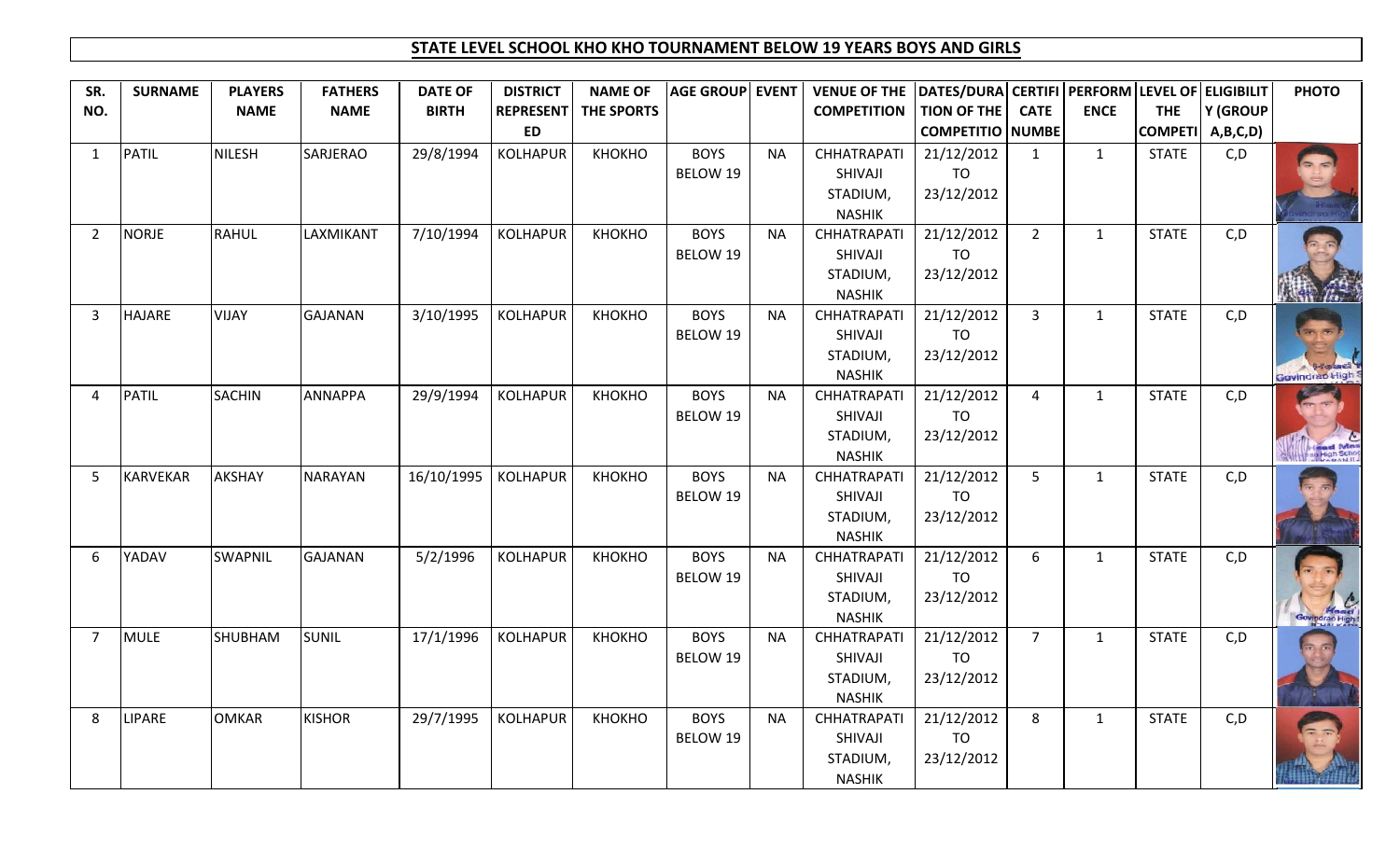| q  | <b>POKARDE</b> | <b>VINAYAK</b> | SADASHIV        | 15/9/1996 | <b>KOLHAPUR</b>       | КНОКНО | <b>BOYS</b><br>BELOW 19 | <b>NA</b> | <b>CHHATRAPATI</b><br>SHIVAJI<br>STADIUM,                                   | 21/12/2012<br><b>TO</b><br>23/12/2012 | 9  | 1            | <b>STATE</b> | C, D | <b>Headard</b>     |
|----|----------------|----------------|-----------------|-----------|-----------------------|--------|-------------------------|-----------|-----------------------------------------------------------------------------|---------------------------------------|----|--------------|--------------|------|--------------------|
| 10 | YEWARE         | <b>ADITYA</b>  | SANJAY          | 7/4/1996  | <b>KOLHAPUR</b>       | КНОКНО | <b>BOYS</b><br>BELOW 19 | <b>NA</b> | <b>NASHIK</b><br><b>CHHATRAPATI</b><br>SHIVAJI<br>STADIUM,<br><b>NASHIK</b> | 21/12/2012<br><b>TO</b><br>23/12/2012 | 10 | $\mathbf{1}$ | <b>STATE</b> | C, D | Govindrao High     |
| 11 | <b>CHAVAN</b>  | <b>SUSHIL</b>  | <b>SURESH</b>   | 8/2/1997  | <b>KOLHAPUR</b>       | КНОКНО | <b>BOYS</b><br>BELOW 19 | <b>NA</b> | <b>CHHATRAPATI</b><br>SHIVAJI<br>STADIUM,<br><b>NASHIK</b>                  | 21/12/2012<br><b>TO</b><br>23/12/2012 | 11 | $\mathbf{1}$ | <b>STATE</b> | C, D |                    |
| 12 | MALI           | AKASH          | <b>MAHADEV</b>  | 9/9/1995  | <b>KOLHAPUR</b>       | КНОКНО | <b>BOYS</b><br>BELOW 19 | <b>NA</b> | <b>CHHATRAPATI</b><br>SHIVAJI<br>STADIUM,<br><b>NASHIK</b>                  | 21/12/2012<br><b>TO</b><br>23/12/2012 | 12 | $\mathbf{1}$ | <b>STATE</b> | C, D | Head               |
| 13 | PATIL          | <b>VARUN</b>   | DHANANJAY       | 7/11/1995 | <b>MUMBAI</b><br>SUB. | КНОКНО | <b>BOYS</b><br>BELOW 19 | <b>NA</b> | <b>CHHATRAPATI</b><br>SHIVAJI<br>STADIUM,<br><b>NASHIK</b>                  | 21/12/2012<br>TO<br>23/12/2012        | 13 | $2^{\circ}$  | <b>STATE</b> | C, D | Haropans           |
| 14 | <b>MARGAJ</b>  | <b>MAYUR</b>   | SHYAMSUNDA      | 26/4/1996 | <b>MUMBAI</b><br>SUB. | КНОКНО | <b>BOYS</b><br>BELOW 19 | <b>NA</b> | <b>CHHATRAPATI</b><br>SHIVAJI<br>STADIUM,<br><b>NASHIK</b>                  | 21/12/2012<br><b>TO</b><br>23/12/2012 | 14 | $2^{\circ}$  | <b>STATE</b> | C, D | Haroo<br>PRINCHTL  |
| 15 | <b>UIKE</b>    | <b>RAHUL</b>   | VASANT          | 14/7/1995 | <b>MUMBAI</b><br>SUB. | КНОКНО | <b>BOYS</b><br>BELOW 19 | <b>NA</b> | <b>CHHATRAPATI</b><br>SHIVAJI<br>STADIUM,<br><b>NASHIK</b>                  | 21/12/2012<br><b>TO</b><br>23/12/2012 | 15 | $2^{\circ}$  | <b>STATE</b> | C, D | 0.000<br>PRINCIPLE |
| 16 | <b>RAUL</b>    | <b>SHREYAS</b> | <b>SUDHAKAR</b> | 12/8/1995 | <b>MUMBAI</b><br>SUB. | КНОКНО | <b>BOYS</b><br>BELOW 19 | <b>NA</b> | <b>CHHATRAPATI</b><br>SHIVAJI<br>STADIUM,<br><b>NASHIK</b>                  | 21/12/2012<br><b>TO</b><br>23/12/2012 | 16 | $2^{\circ}$  | <b>STATE</b> | C, D | $-50$<br>taroogue  |
| 17 | <b>PAWAR</b>   | <b>TANMAY</b>  | CHANDRAKAN      | 4/11/1994 | <b>MUMBAI</b><br>SUB. | КНОКНО | <b>BOYS</b><br>BELOW 19 | <b>NA</b> | <b>CHHATRAPATI</b><br>SHIVAJI<br>STADIUM,<br><b>NASHIK</b>                  | 21/12/2012<br><b>TO</b><br>23/12/2012 | 17 | $2^{\circ}$  | <b>STATE</b> | C, D | Afarooppo          |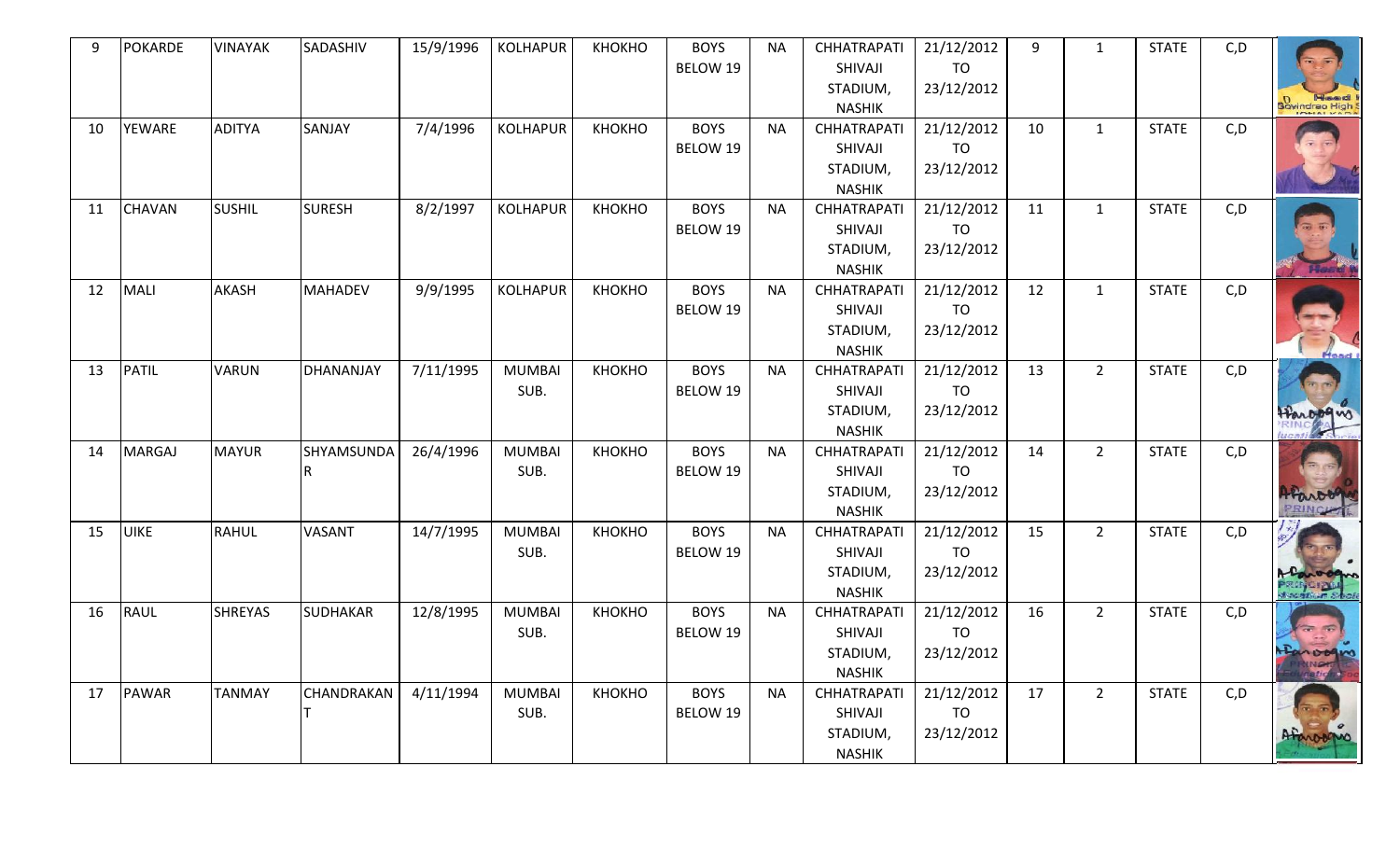| 18 | SAWANT        | <b>RAJESH</b>            | <b>RAMESH</b>   | 27/6/1994 | <b>MUMBAI</b><br>SUB. | КНОКНО | <b>BOYS</b> | <b>NA</b> | <b>CHHATRAPATI</b><br>SHIVAJI       | 21/12/2012<br><b>TO</b> | 18 | $2^{\circ}$    | <b>STATE</b> | C, D |             |
|----|---------------|--------------------------|-----------------|-----------|-----------------------|--------|-------------|-----------|-------------------------------------|-------------------------|----|----------------|--------------|------|-------------|
|    |               |                          |                 |           |                       |        | BELOW 19    |           | STADIUM,                            | 23/12/2012              |    |                |              |      |             |
|    |               |                          |                 |           |                       |        |             |           | <b>NASHIK</b>                       |                         |    |                |              |      |             |
| 19 | <b>PAWAR</b>  | <b>DIPESH</b>            | <b>ANIL</b>     | 25/2/1995 | <b>MUMBAI</b>         | КНОКНО | <b>BOYS</b> | <b>NA</b> | <b>CHHATRAPATI</b>                  | 21/12/2012              | 19 | $2^{\circ}$    | <b>STATE</b> | C, D |             |
|    |               |                          |                 |           | SUB.                  |        | BELOW 19    |           | SHIVAJI                             | <b>TO</b>               |    |                |              |      |             |
|    |               |                          |                 |           |                       |        |             |           | STADIUM,                            | 23/12/2012              |    |                |              |      |             |
|    |               |                          |                 |           |                       |        |             |           | <b>NASHIK</b>                       |                         |    |                |              |      |             |
| 20 | <b>SUTAR</b>  | <b>VISHAL</b>            | <b>VINOD</b>    | 24/7/1995 | <b>MUMBAI</b>         | КНОКНО | <b>BOYS</b> | <b>NA</b> | <b>CHHATRAPATI</b>                  | 21/12/2012              | 20 | $2^{\circ}$    | <b>STATE</b> | C, D |             |
|    |               |                          |                 |           | SUB.                  |        | BELOW 19    |           | SHIVAJI                             | TO                      |    |                |              |      |             |
|    |               |                          |                 |           |                       |        |             |           | STADIUM,                            | 23/12/2012              |    |                |              |      |             |
|    |               |                          |                 |           |                       |        |             |           | <b>NASHIK</b>                       |                         |    |                |              |      | $\pi$ corre |
| 21 | <b>KATKAR</b> | <b>ABHISHEK</b>          | <b>RAVINDRA</b> | 30/6/1995 | <b>MUMBAI</b>         | КНОКНО | <b>BOYS</b> | <b>NA</b> | <b>CHHATRAPATI</b>                  | 21/12/2012              | 21 | $2^{\circ}$    | <b>STATE</b> | C, D |             |
|    |               |                          |                 |           | SUB.                  |        | BELOW 19    |           | SHIVAJI                             | <b>TO</b>               |    |                |              |      |             |
|    |               |                          |                 |           |                       |        |             |           | STADIUM,                            | 23/12/2012              |    |                |              |      |             |
| 22 | <b>KHAN</b>   | YAMEEN                   | MOHAMMAD        | 2/7/1994  | <b>MUMBAI</b>         | КНОКНО | <b>BOYS</b> | <b>NA</b> | <b>NASHIK</b><br><b>CHHATRAPATI</b> | 21/12/2012              | 22 | $2^{\circ}$    | <b>STATE</b> | C, D |             |
|    |               |                          | ALI             |           | SUB.                  |        | BELOW 19    |           | SHIVAJI                             | TO                      |    |                |              |      |             |
|    |               |                          |                 |           |                       |        |             |           | STADIUM,                            | 23/12/2012              |    |                |              |      |             |
|    |               |                          |                 |           |                       |        |             |           | <b>NASHIK</b>                       |                         |    |                |              |      |             |
| 23 | <b>JADHAV</b> | ABHIJEET                 | SHYAM           | 17/5/1994 | <b>MUMBAI</b>         | КНОКНО | <b>BOYS</b> | <b>NA</b> | <b>CHHATRAPATI</b>                  | 21/12/2012              | 23 | $2^{\circ}$    | <b>STATE</b> | C, D |             |
|    |               |                          |                 |           | SUB.                  |        | BELOW 19    |           | SHIVAJI                             | <b>TO</b>               |    |                |              |      |             |
|    |               |                          |                 |           |                       |        |             |           | STADIUM,                            | 23/12/2012              |    |                |              |      | man         |
|    |               |                          |                 |           |                       |        |             |           | <b>NASHIK</b>                       |                         |    |                |              |      |             |
| 24 | <b>MULAM</b>  | <b>CHITRANKAN SUSHIL</b> |                 | 29/4/1995 | <b>MUMBAI</b>         | КНОКНО | <b>BOYS</b> | <b>NA</b> | <b>CHHATRAPATI</b>                  | 21/12/2012              | 24 | $2^{\circ}$    | <b>STATE</b> | C, D |             |
|    |               |                          |                 |           | SUB.                  |        | BELOW 19    |           | SHIVAJI                             | TO                      |    |                |              |      |             |
|    |               |                          |                 |           |                       |        |             |           | STADIUM,                            | 23/12/2012              |    |                |              |      |             |
|    |               |                          |                 |           |                       |        |             |           | <b>NASHIK</b>                       |                         |    |                |              |      |             |
| 25 | <b>GITE</b>   | <b>SWAPNIL</b>           | <b>UTTAM</b>    | 6/6/1994  | <b>NASHIK</b>         | КНОКНО | <b>BOYS</b> | <b>NA</b> | <b>CHHATRAPATI</b>                  | 21/12/2012              | 61 | $\overline{3}$ | <b>STATE</b> | C, D |             |
|    |               |                          |                 |           |                       |        | BELOW 19    |           | SHIVAJI                             | TO                      |    |                |              |      |             |
|    |               |                          |                 |           |                       |        |             |           | STADIUM,<br><b>NASHIK</b>           | 23/12/2012              |    |                |              |      |             |
| 26 | <b>KAMBRI</b> | <b>ROHAN</b>             | <b>MUKUND</b>   | 18/2/1996 | <b>NASHIK</b>         | КНОКНО | <b>BOYS</b> | <b>NA</b> | <b>CHHATRAPATI</b>                  | 21/12/2012              | 62 | $\mathbf{3}$   | <b>STATE</b> | C, D |             |
|    |               |                          |                 |           |                       |        | BELOW 19    |           | SHIVAJI                             | TO                      |    |                |              |      |             |
|    |               |                          |                 |           |                       |        |             |           | STADIUM,                            | 23/12/2012              |    |                |              |      |             |
|    |               |                          |                 |           |                       |        |             |           | <b>NASHIK</b>                       |                         |    |                |              |      |             |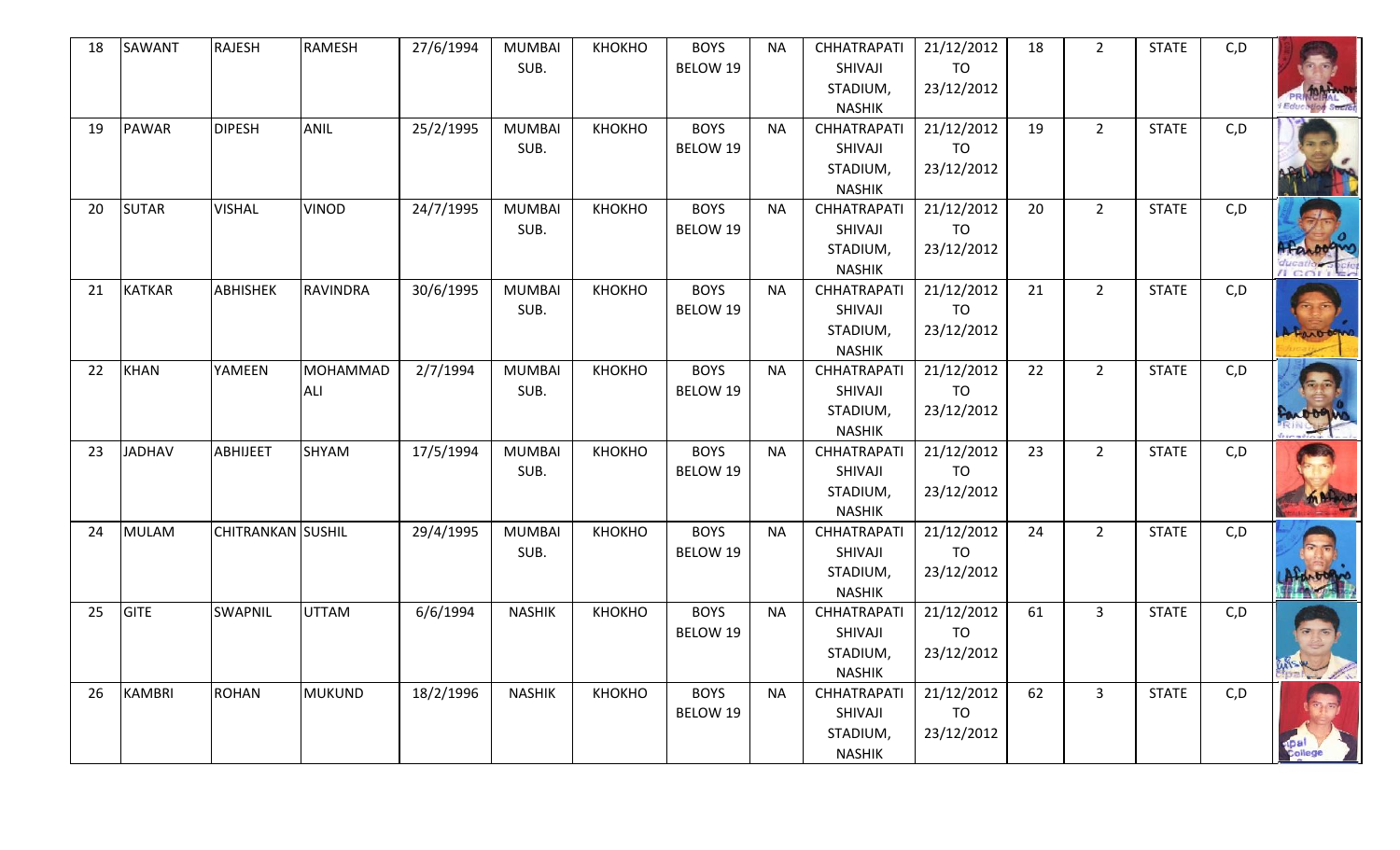| 27 | <b>WILSON</b>  | <b>PETER</b>   | <b>VIHARILAL</b>  | 29/5/1996  | <b>NASHIK</b> | КНОКНО | <b>BOYS</b><br>BELOW 19 | <b>NA</b> | <b>CHHATRAPATI</b><br>SHIVAJI<br>STADIUM,<br><b>NASHIK</b> | 21/12/2012<br><b>TO</b><br>23/12/2012 | 63 | $\mathbf{3}$   | <b>STATE</b> | C, D |                       |
|----|----------------|----------------|-------------------|------------|---------------|--------|-------------------------|-----------|------------------------------------------------------------|---------------------------------------|----|----------------|--------------|------|-----------------------|
| 28 | <b>NILE</b>    | <b>KARAN</b>   | <b>HIRAMAN</b>    | 20/9/1995  | <b>NASHIK</b> | КНОКНО | <b>BOYS</b><br>BELOW 19 | <b>NA</b> | <b>CHHATRAPATI</b><br>SHIVAJI<br>STADIUM,<br><b>NASHIK</b> | 21/12/2012<br><b>TO</b><br>23/12/2012 | 64 | $\overline{3}$ | <b>STATE</b> | C, D |                       |
| 29 | <b>RAJGURE</b> | <b>RAKESH</b>  | <b>MACHHINDRA</b> | 29/3/1996  | <b>NASHIK</b> | КНОКНО | <b>BOYS</b><br>BELOW 19 | <b>NA</b> | <b>CHHATRAPATI</b><br>SHIVAJI<br>STADIUM,<br><b>NASHIK</b> | 21/12/2012<br><b>TO</b><br>23/12/2012 | 65 | $\overline{3}$ | <b>STATE</b> | C, D |                       |
| 30 | <b>DAVRE</b>   | <b>VIKRAM</b>  | <b>BAPU</b>       | 2/10/1996  | <b>NASHIK</b> | КНОКНО | <b>BOYS</b><br>BELOW 19 | <b>NA</b> | <b>CHHATRAPATI</b><br>SHIVAJI<br>STADIUM,<br><b>NASHIK</b> | 21/12/2012<br>TO<br>23/12/2012        | 66 | $\mathbf{3}$   | <b>STATE</b> | C, D |                       |
| 31 | <b>CHIKANE</b> | <b>SWAPNIL</b> | <b>DATTU</b>      | 23/1/1997  | <b>NASHIK</b> | КНОКНО | <b>BOYS</b><br>BELOW 19 | <b>NA</b> | <b>CHHATRAPATI</b><br>SHIVAJI<br>STADIUM,<br><b>NASHIK</b> | 21/12/2012<br>TO<br>23/12/2012        | 67 | $\overline{3}$ | <b>STATE</b> | C, D | ్ర<br><b>Gertiers</b> |
| 32 | <b>AHER</b>    | <b>RAHUL</b>   | <b>SAHEBRAO</b>   | 11/5/1997  | <b>NASHIK</b> | КНОКНО | <b>BOYS</b><br>BELOW 19 | <b>NA</b> | <b>CHHATRAPATI</b><br>SHIVAJI<br>STADIUM,<br><b>NASHIK</b> | 21/12/2012<br><b>TO</b><br>23/12/2012 | 68 | $\overline{3}$ | <b>STATE</b> | C, D |                       |
| 33 | <b>KHARAT</b>  | <b>RAHUL</b>   | <b>GAUTAM</b>     | 30/7/1996  | <b>NASHIK</b> | КНОКНО | <b>BOYS</b><br>BELOW 19 | <b>NA</b> | <b>CHHATRAPATI</b><br>SHIVAJI<br>STADIUM,<br><b>NASHIK</b> | 21/12/2012<br>TO<br>23/12/2012        | 69 | $\overline{3}$ | <b>STATE</b> | C, D | icipal<br>I. College  |
| 34 | <b>SHARMA</b>  | <b>RATAN</b>   | <b>HIRALAL</b>    | 2/7/1996   | <b>NASHIK</b> | КНОКНО | <b>BOYS</b><br>BELOW 19 | <b>NA</b> | <b>CHHATRAPATI</b><br>SHIVAJI<br>STADIUM,<br><b>NASHIK</b> | 21/12/2012<br><b>TO</b><br>23/12/2012 | 70 | $\overline{3}$ | <b>STATE</b> | C, D |                       |
| 35 | <b>MAHAJAN</b> | <b>SUSHIL</b>  | <b>ATMARAM</b>    | 12/11/1996 | <b>NASHIK</b> | КНОКНО | <b>BOYS</b><br>BELOW 19 | <b>NA</b> | <b>CHHATRAPATI</b><br>SHIVAJI<br>STADIUM,<br><b>NASHIK</b> | 21/12/2012<br>TO<br>23/12/2012        | 71 | $\overline{3}$ | <b>STATE</b> | C, D |                       |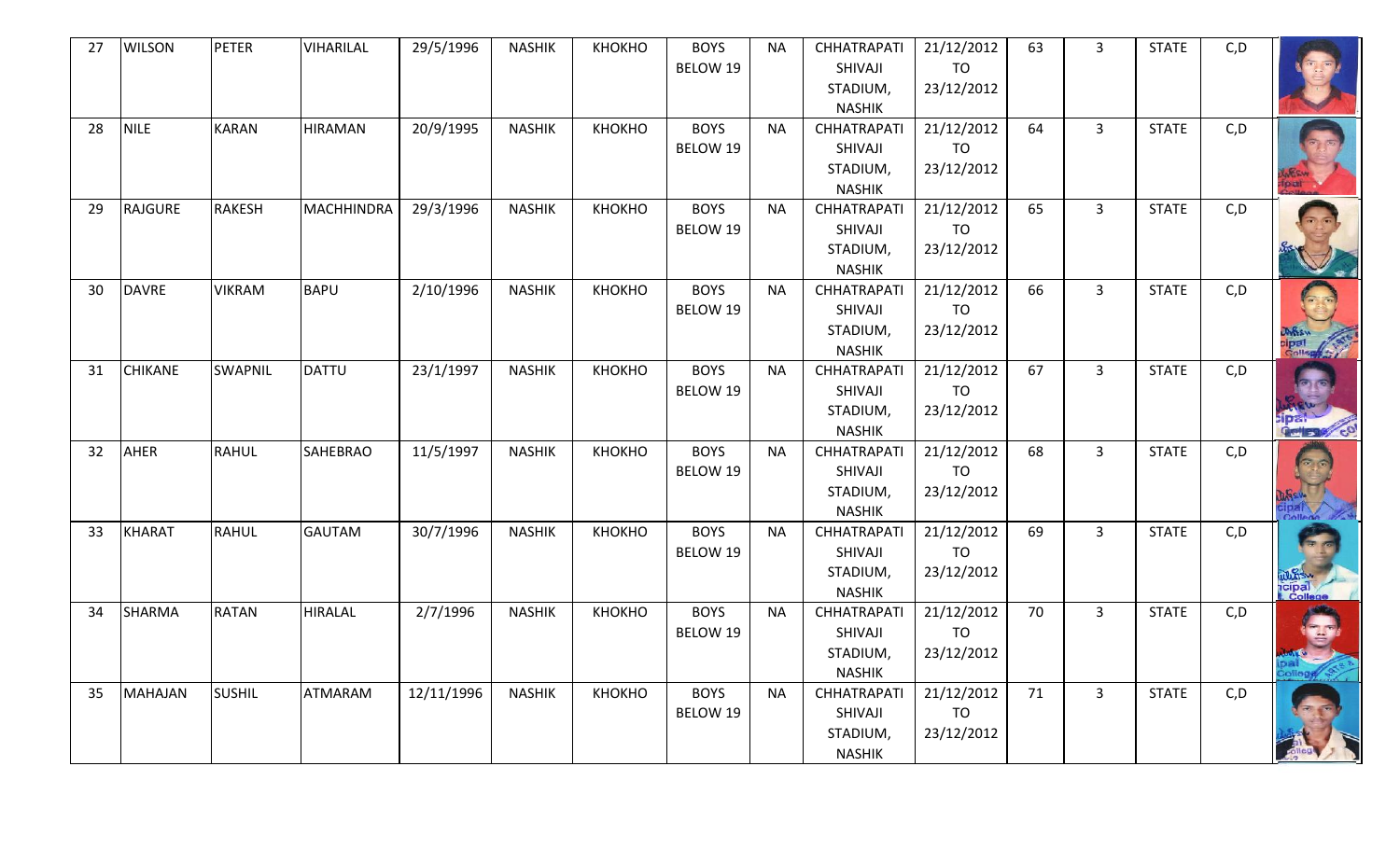| 36 | SONAWANE      | <b>ADITYA</b>    | <b>BHAUSAHEB</b> | 27/1/1996  | <b>NASHIK</b> | KHOKHO | <b>BOYS</b><br><b>BELOW 19</b> | NA        | <b>CHHATRAPATI</b><br>SHIVAJI                              | 21/12/2012<br>TO                      | 72 | $\overline{3}$ | <b>STATE</b> | C, D |   |
|----|---------------|------------------|------------------|------------|---------------|--------|--------------------------------|-----------|------------------------------------------------------------|---------------------------------------|----|----------------|--------------|------|---|
|    |               |                  |                  |            |               |        |                                |           | STADIUM,<br><b>NASHIK</b>                                  | 23/12/2012                            |    |                |              |      |   |
| 37 | <b>BHOR</b>   | <b>SHITAL</b>    | <b>RAJENDRA</b>  | 7/9/1997   | <b>THANE</b>  | КНОКНО | <b>GIRLS</b>                   | <b>NA</b> | <b>CHHATRAPATI</b>                                         | 21/12/2012                            | 49 | $\mathbf{1}$   | <b>STATE</b> | C, D |   |
|    |               |                  |                  |            |               |        | BELOW 19                       |           | SHIVAJI<br>STADIUM,<br><b>NASHIK</b>                       | TO<br>23/12/2012                      |    |                |              |      |   |
| 38 | <b>KAWADE</b> | PRANALI          | <b>VINAYAK</b>   | 15/10/1995 | <b>THANE</b>  | КНОКНО | <b>GIRLS</b><br>BELOW 19       | <b>NA</b> | <b>CHHATRAPATI</b><br>SHIVAJI<br>STADIUM,<br><b>NASHIK</b> | 21/12/2012<br>TO<br>23/12/2012        | 50 | $\mathbf{1}$   | <b>STATE</b> | C, D |   |
| 39 | <b>SAKPAL</b> | PORNIMA          | <b>GOVIND</b>    | 15/10/1997 | <b>THANE</b>  | КНОКНО | <b>GIRLS</b><br>BELOW 19       | <b>NA</b> | <b>CHHATRAPATI</b><br>SHIVAJI<br>STADIUM,<br><b>NASHIK</b> | 21/12/2012<br><b>TO</b><br>23/12/2012 | 51 | $\mathbf{1}$   | <b>STATE</b> | C, D |   |
| 40 | <b>MAGAR</b>  | PRANALI          | SHAHAJI          | 31/8/1997  | <b>THANE</b>  | КНОКНО | <b>GIRLS</b><br>BELOW 19       | <b>NA</b> | <b>CHHATRAPATI</b><br>SHIVAJI<br>STADIUM,<br><b>NASHIK</b> | 21/12/2012<br><b>TO</b><br>23/12/2012 | 52 | $\mathbf{1}$   | <b>STATE</b> | C, D |   |
| 41 | <b>KAMBLE</b> | <b>MRUNAL</b>    | <b>ARUN</b>      | 2/6/1996   | <b>THANE</b>  | КНОКНО | <b>GIRLS</b><br>BELOW 19       | <b>NA</b> | <b>CHHATRAPATI</b><br>SHIVAJI<br>STADIUM,<br><b>NASHIK</b> | 21/12/2012<br><b>TO</b><br>23/12/2012 | 53 | $\mathbf{1}$   | <b>STATE</b> | C, D |   |
| 42 | <b>BADE</b>   | <b>RUPALI</b>    | SURYAKANT        | 18/11/1998 | <b>THANE</b>  | КНОКНО | <b>GIRLS</b><br>BELOW 19       | <b>NA</b> | <b>CHHATRAPATI</b><br>SHIVAJI<br>STADIUM,<br><b>NASHIK</b> | 21/12/2012<br><b>TO</b><br>23/12/2012 | 54 | $\mathbf{1}$   | <b>STATE</b> | C, D | G |
| 43 | ERANDE        | <b>SHUBHANGI</b> | <b>SOPAN</b>     | 14/12/1996 | <b>THANE</b>  | КНОКНО | <b>GIRLS</b><br>BELOW 19       | <b>NA</b> | <b>CHHATRAPATI</b><br>SHIVAJI<br>STADIUM,<br><b>NASHIK</b> | 21/12/2012<br>TO<br>23/12/2012        | 55 | $\mathbf{1}$   | <b>STATE</b> | C, D |   |
| 44 | <b>MANE</b>   | <b>YOGITA</b>    | RAMCHANDRA       | 8/5/1997   | <b>THANE</b>  | КНОКНО | <b>GIRLS</b><br>BELOW 19       | <b>NA</b> | <b>CHHATRAPATI</b><br>SHIVAJI<br>STADIUM,<br><b>NASHIK</b> | 21/12/2012<br>TO<br>23/12/2012        | 56 | $\mathbf{1}$   | <b>STATE</b> | C, D |   |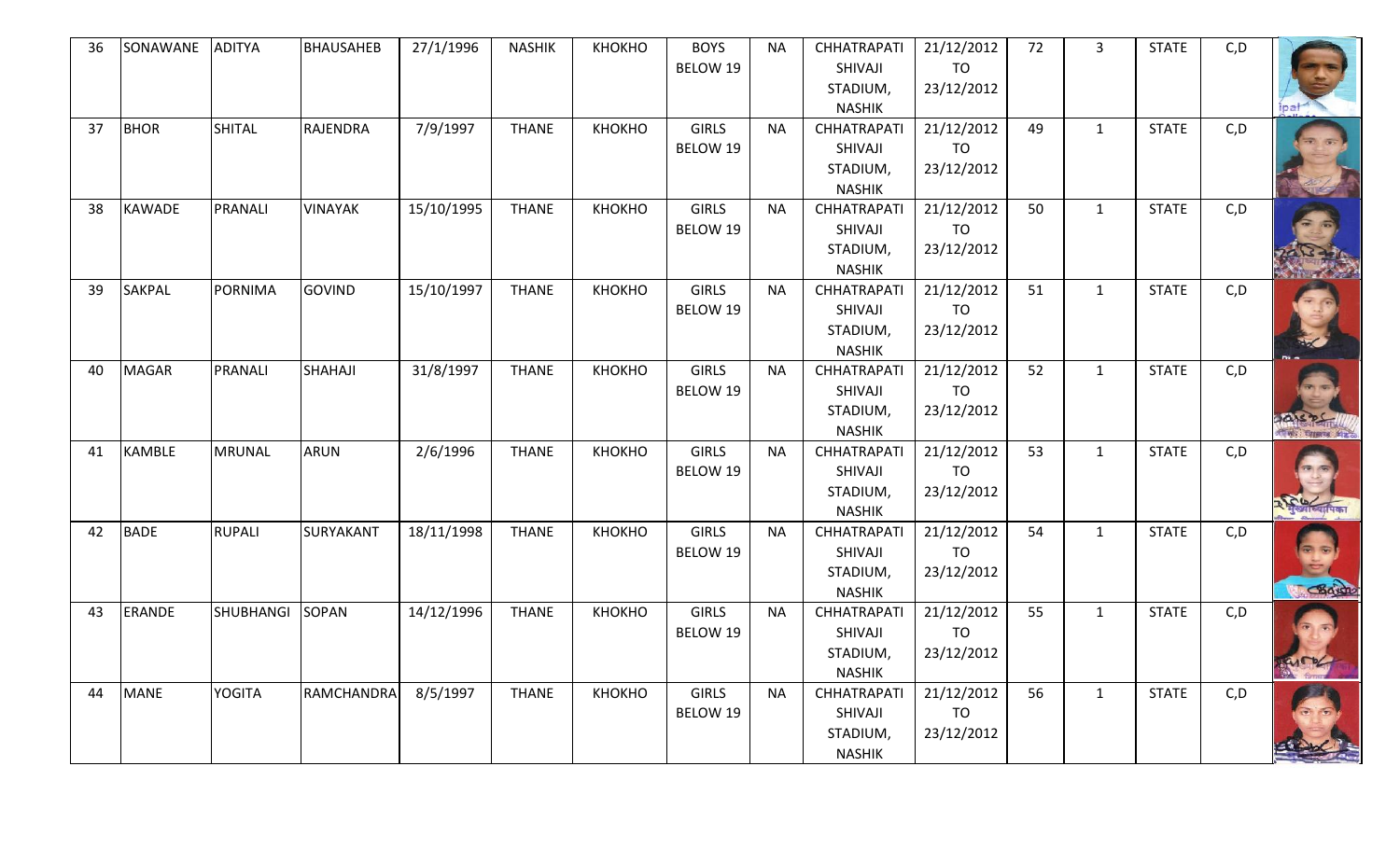| 45 | SAJGANE        | POOJA           | <b>BHARAT</b>     | 23/5/1996  | <b>THANE</b>    | КНОКНО | <b>GIRLS</b> | <b>NA</b> | <b>CHHATRAPATI</b> | 21/12/2012 | 57 | $\mathbf{1}$ | <b>STATE</b> | C, D |                        |
|----|----------------|-----------------|-------------------|------------|-----------------|--------|--------------|-----------|--------------------|------------|----|--------------|--------------|------|------------------------|
|    |                |                 |                   |            |                 |        | BELOW 19     |           | SHIVAJI            | <b>TO</b>  |    |              |              |      |                        |
|    |                |                 |                   |            |                 |        |              |           | STADIUM,           | 23/12/2012 |    |              |              |      |                        |
|    |                |                 |                   |            |                 |        |              |           | <b>NASHIK</b>      |            |    |              |              |      |                        |
| 46 | <b>CHAVAN</b>  | PRIYANKA        | <b>MARUTI</b>     | 30/6/1996  | <b>THANE</b>    | КНОКНО | <b>GIRLS</b> | <b>NA</b> | <b>CHHATRAPATI</b> | 21/12/2012 | 58 | $\mathbf{1}$ | <b>STATE</b> | C, D |                        |
|    |                |                 |                   |            |                 |        | BELOW 19     |           | SHIVAJI            | TO         |    |              |              |      |                        |
|    |                |                 |                   |            |                 |        |              |           | STADIUM,           | 23/12/2012 |    |              |              |      |                        |
|    |                |                 |                   |            |                 |        |              |           | <b>NASHIK</b>      |            |    |              |              |      |                        |
| 47 | <b>ETHAPE</b>  | <b>MONALI</b>   | DATTATRAYA        | 23/6/1997  | <b>THANE</b>    | КНОКНО | <b>GIRLS</b> | <b>NA</b> | <b>CHHATRAPATI</b> | 21/12/2012 | 59 | $\mathbf{1}$ | <b>STATE</b> | C, D |                        |
|    |                |                 |                   |            |                 |        | BELOW 19     |           | SHIVAJI            | TO         |    |              |              |      |                        |
|    |                |                 |                   |            |                 |        |              |           | STADIUM,           | 23/12/2012 |    |              |              |      |                        |
|    |                |                 |                   |            |                 |        |              |           | <b>NASHIK</b>      |            |    |              |              |      |                        |
| 48 | <b>CHOPADE</b> | <b>SHRUTIKA</b> | <b>RAMESH</b>     | 17/11/2995 | <b>THANE</b>    | КНОКНО | <b>GIRLS</b> | <b>NA</b> | <b>CHHATRAPATI</b> | 21/12/2012 | 60 | $\mathbf{1}$ | <b>STATE</b> | C, D |                        |
|    |                |                 |                   |            |                 |        | BELOW 19     |           | SHIVAJI            | <b>TO</b>  |    |              |              |      |                        |
|    |                |                 |                   |            |                 |        |              |           | STADIUM,           | 23/12/2012 |    |              |              |      |                        |
|    |                |                 |                   |            |                 |        |              |           | <b>NASHIK</b>      |            |    |              |              |      |                        |
| 49 | <b>GHODKE</b>  | <b>RUPALI</b>   | CHANDRAKAN        | 11/3/1996  | <b>OSMANABA</b> | КНОКНО | <b>GIRLS</b> | <b>NA</b> | <b>CHHATRAPATI</b> | 21/12/2012 | 37 | $2^{\circ}$  | <b>STATE</b> | C, D |                        |
|    |                |                 |                   |            | D               |        | BELOW 19     |           | SHIVAJI            | TO         |    |              |              |      |                        |
|    |                |                 |                   |            |                 |        |              |           | STADIUM,           | 23/12/2012 |    |              |              |      |                        |
|    |                |                 |                   |            |                 |        |              |           | <b>NASHIK</b>      |            |    |              |              |      |                        |
| 50 | <b>DARGUDE</b> | PUJA            | <b>SHIVAJIRAO</b> | 2/6/1995   | <b>OSMANABA</b> | КНОКНО | <b>GIRLS</b> | <b>NA</b> | <b>CHHATRAPATI</b> | 21/12/2012 | 38 | $2^{\circ}$  | <b>STATE</b> | C, D |                        |
|    |                |                 |                   |            | D               |        | BELOW 19     |           | SHIVAJI            | TO         |    |              |              |      |                        |
|    |                |                 |                   |            |                 |        |              |           | STADIUM,           | 23/12/2012 |    |              |              |      |                        |
|    |                |                 |                   |            |                 |        |              |           | <b>NASHIK</b>      |            |    |              |              |      | <b>BIGGIAN ARTISTS</b> |
| 51 | SHELAR         | <b>ASHWINI</b>  | SHAHAJI           | 9/4/1995   | <b>OSMANABA</b> | КНОКНО | <b>GIRLS</b> | <b>NA</b> | <b>CHHATRAPATI</b> | 21/12/2012 | 39 | $2^{\circ}$  | <b>STATE</b> | C, D |                        |
|    |                |                 |                   |            | D               |        | BELOW 19     |           | SHIVAJI            | <b>TO</b>  |    |              |              |      |                        |
|    |                |                 |                   |            |                 |        |              |           | STADIUM,           | 23/12/2012 |    |              |              |      |                        |
|    |                |                 |                   |            |                 |        |              |           | <b>NASHIK</b>      |            |    |              |              |      |                        |
| 52 | LONDHE         | <b>MONIKA</b>   | PRATAP            | 27/1/1997  | <b>OSMANABA</b> | КНОКНО | <b>GIRLS</b> | <b>NA</b> | <b>CHHATRAPATI</b> | 21/12/2012 | 40 | $2^{\circ}$  | <b>STATE</b> | C, D |                        |
|    |                |                 |                   |            | D               |        | BELOW 19     |           | SHIVAJI            | TO         |    |              |              |      |                        |
|    |                |                 |                   |            |                 |        |              |           | STADIUM,           | 23/12/2012 |    |              |              |      |                        |
|    |                |                 |                   |            |                 |        |              |           | <b>NASHIK</b>      |            |    |              |              |      |                        |
| 53 | PAWAR          | <b>NIKITA</b>   | <b>CHAKRADHAR</b> | 15/9/1998  | <b>OSMANABA</b> | КНОКНО | <b>GIRLS</b> | <b>NA</b> | <b>CHHATRAPATI</b> | 21/12/2012 | 41 | $2^{\circ}$  | <b>STATE</b> | C, D |                        |
|    |                |                 |                   |            | D               |        | BELOW 19     |           | SHIVAJI            | TO         |    |              |              |      |                        |
|    |                |                 |                   |            |                 |        |              |           | STADIUM,           | 23/12/2012 |    |              |              |      |                        |
|    |                |                 |                   |            |                 |        |              |           | <b>NASHIK</b>      |            |    |              |              |      |                        |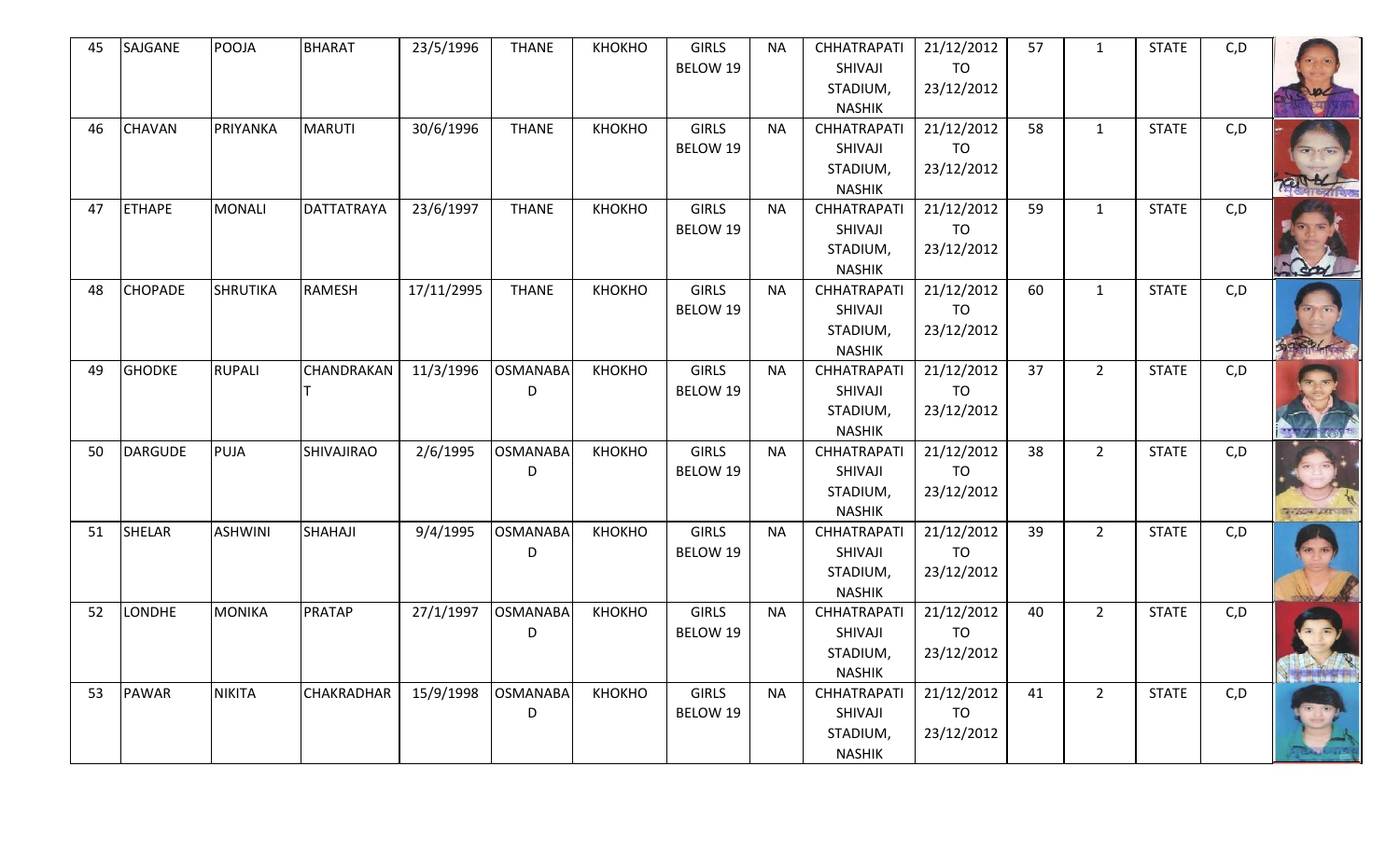| 54 | <b>SHELKE</b>    | <b>PREETI</b>   | PRABHAKAR     | 21/6/1998  | <b>OSMANABA</b><br>D | КНОКНО | <b>GIRLS</b><br>BELOW 19        | <b>NA</b> | <b>CHHATRAPATI</b><br>SHIVAJI<br>STADIUM,<br><b>NASHIK</b> | 21/12/2012<br><b>TO</b><br>23/12/2012 | 42 | $\overline{2}$ | <b>STATE</b> | C, D |                 |
|----|------------------|-----------------|---------------|------------|----------------------|--------|---------------------------------|-----------|------------------------------------------------------------|---------------------------------------|----|----------------|--------------|------|-----------------|
| 55 | <b>BONDAR</b>    | <b>NEHA</b>     | RAGHURAJ      | 20/5/1997  | <b>OSMANABA</b><br>D | КНОКНО | <b>GIRLS</b><br>BELOW 19        | <b>NA</b> | <b>CHHATRAPATI</b><br>SHIVAJI<br>STADIUM,<br><b>NASHIK</b> | 21/12/2012<br><b>TO</b><br>23/12/2012 | 43 | $2^{\circ}$    | <b>STATE</b> | C, D |                 |
| 56 | SONAWANE         | MONIKA          | DAYANAND      | 24/2/1998  | <b>OSMANABA</b><br>D | КНОКНО | <b>GIRLS</b><br>BELOW 19        | <b>NA</b> | <b>CHHATRAPATI</b><br>SHIVAJI<br>STADIUM,<br><b>NASHIK</b> | 21/12/2012<br><b>TO</b><br>23/12/2012 | 44 | $\overline{2}$ | <b>STATE</b> | C, D |                 |
| 57 | <b>DESHMUKH</b>  | ANKITA          | SHYAMRAO      | 23/1/1999  | <b>OSMANABA</b><br>D | КНОКНО | <b>GIRLS</b><br>BELOW 19        | <b>NA</b> | <b>CHHATRAPATI</b><br>SHIVAJI<br>STADIUM,<br><b>NASHIK</b> | 21/12/2012<br><b>TO</b><br>23/12/2012 | 45 | $2^{\circ}$    | <b>STATE</b> | C, D | <b>TAXISTIC</b> |
| 58 | <b>BHAD</b>      | VAISHNAVI       | <b>SACHIN</b> | 6/6/1999   | <b>OSMANABA</b><br>D | КНОКНО | <b>GIRLS</b><br>BELOW 19        | <b>NA</b> | <b>CHHATRAPATI</b><br>SHIVAJI<br>STADIUM,<br><b>NASHIK</b> | 21/12/2012<br><b>TO</b><br>23/12/2012 | 46 | $\overline{2}$ | <b>STATE</b> | C, D |                 |
| 59 | <b>MORALE</b>    | <b>NANDINI</b>  | <b>VISHNU</b> | 16/11/1998 | <b>OSMANABA</b><br>D | КНОКНО | <b>GIRLS</b><br><b>BELOW 19</b> | <b>NA</b> | <b>CHHATRAPATI</b><br>SHIVAJI<br>STADIUM,<br><b>NASHIK</b> | 21/12/2012<br><b>TO</b><br>23/12/2012 | 47 | $\overline{2}$ | <b>STATE</b> | C, D |                 |
| 60 | <b>SHINDE</b>    | PRIYANKA        | SHIVAJI       | 23/6/1997  | <b>OSMANABA</b><br>D | КНОКНО | <b>GIRLS</b><br>BELOW 19        | <b>NA</b> | <b>CHHATRAPATI</b><br>SHIVAJI<br>STADIUM,<br><b>NASHIK</b> | 21/12/2012<br><b>TO</b><br>23/12/2012 | 48 | $2^{\circ}$    | <b>STATE</b> | C, D |                 |
| 61 | <b>CHAUDHARI</b> | <b>SHARMILA</b> | NANAJI        | 5/11/1995  | <b>NASHIK</b>        | КНОКНО | <b>GIRLS</b><br>BELOW 20        | <b>NA</b> | <b>CHHATRAPATI</b><br>SHIVAJI<br>STADIUM,<br><b>NASHIK</b> | 21/12/2012<br><b>TO</b><br>23/12/2012 | 61 | $\overline{3}$ | <b>STATE</b> | C, D |                 |
| 62 | <b>MHASE</b>     | <b>ANITA</b>    | YADAV         | 25/6/1995  | <b>NASHIK</b>        | КНОКНО | <b>GIRLS</b><br>BELOW 21        | <b>NA</b> | <b>CHHATRAPATI</b><br>SHIVAJI<br>STADIUM,<br><b>NASHIK</b> | 21/12/2012<br><b>TO</b><br>23/12/2012 | 62 | $\overline{3}$ | <b>STATE</b> | C, D |                 |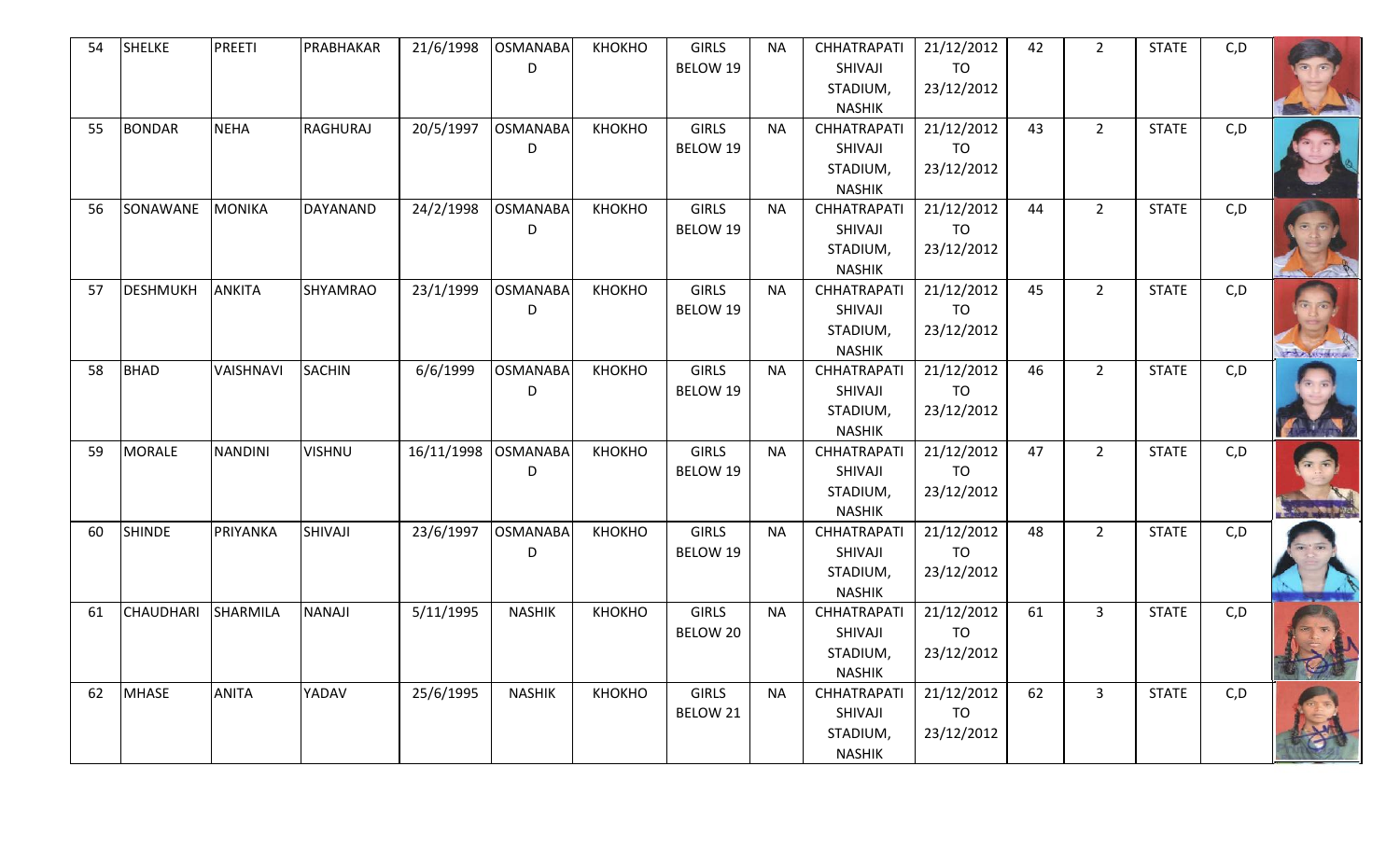| 63 | <b>MHASE</b>     | <b>RESHMA</b>  | RAJARAM        | 31/1/1995 | <b>NASHIK</b> | КНОКНО | <b>GIRLS</b><br>BELOW 22 | <b>NA</b> | <b>CHHATRAPATI</b><br>SHIVAJI<br>STADIUM,<br><b>NASHIK</b> | 21/12/2012<br><b>TO</b><br>23/12/2012 | 63 | $\mathbf{3}$   | <b>STATE</b> | C, D |  |
|----|------------------|----------------|----------------|-----------|---------------|--------|--------------------------|-----------|------------------------------------------------------------|---------------------------------------|----|----------------|--------------|------|--|
| 64 | <b>GAVIT</b>     | <b>RAMA</b>    | <b>MOTIRAM</b> | 6/5/1996  | <b>NASHIK</b> | КНОКНО | <b>GIRLS</b><br>BELOW 23 | <b>NA</b> | <b>CHHATRAPATI</b><br>SHIVAJI<br>STADIUM,<br><b>NASHIK</b> | 21/12/2012<br>TO<br>23/12/2012        | 64 | $\overline{3}$ | <b>STATE</b> | C, D |  |
| 65 | <b>MHASE</b>     | <b>ASHA</b>    | <b>NAMDEV</b>  | 2/6/1996  | <b>NASHIK</b> | КНОКНО | <b>GIRLS</b><br>BELOW 24 | <b>NA</b> | <b>CHHATRAPATI</b><br>SHIVAJI<br>STADIUM,<br><b>NASHIK</b> | 21/12/2012<br><b>TO</b><br>23/12/2012 | 65 | $\overline{3}$ | <b>STATE</b> | C, D |  |
| 66 | <b>PADVI</b>     | <b>SHANTA</b>  | KASHINATH      | 1/6/1997  | <b>NASHIK</b> | КНОКНО | <b>GIRLS</b><br>BELOW 25 | <b>NA</b> | <b>CHHATRAPATI</b><br>SHIVAJI<br>STADIUM,<br><b>NASHIK</b> | 21/12/2012<br>TO<br>23/12/2012        | 66 | $\overline{3}$ | <b>STATE</b> | C, D |  |
| 67 | <b>DHUM</b>      | <b>DEVKI</b>   | LASHA          | 22/6/1996 | <b>NASHIK</b> | КНОКНО | <b>GIRLS</b><br>BELOW 26 | <b>NA</b> | <b>CHHATRAPATI</b><br>SHIVAJI<br>STADIUM,<br><b>NASHIK</b> | 21/12/2012<br>TO<br>23/12/2012        | 67 | $\overline{3}$ | <b>STATE</b> | C, D |  |
| 68 | <b>GAIKWAD</b>   | <b>TANUJA</b>  | LAXMAN         | 22/2/1995 | <b>NASHIK</b> | КНОКНО | <b>GIRLS</b><br>BELOW 27 | <b>NA</b> | <b>CHHATRAPATI</b><br>SHIVAJI<br>STADIUM,<br><b>NASHIK</b> | 21/12/2012<br><b>TO</b><br>23/12/2012 | 68 | $\overline{3}$ | <b>STATE</b> | C, D |  |
| 69 | <b>HAADAL</b>    | PARVATI        | <b>DHANJI</b>  | 14/4/1998 | <b>NASHIK</b> | КНОКНО | <b>GIRLS</b><br>BELOW 28 | <b>NA</b> | <b>CHHATRAPATI</b><br>SHIVAJI<br>STADIUM,<br><b>NASHIK</b> | 21/12/2012<br><b>TO</b><br>23/12/2012 | 69 | $\overline{3}$ | <b>STATE</b> | C, D |  |
| 70 | <b>CHAUDHARI</b> | PREETI         | <b>RAMA</b>    | 13/3/1998 | <b>NASHIK</b> | КНОКНО | <b>GIRLS</b><br>BELOW 29 | <b>NA</b> | <b>CHHATRAPATI</b><br>SHIVAJI<br>STADIUM,<br><b>NASHIK</b> | 21/12/2012<br>TO<br>23/12/2012        | 70 | $\overline{3}$ | <b>STATE</b> | C, D |  |
| 71 | <b>BHOYE</b>     | <b>MANISHA</b> | <b>EKNATH</b>  | 19/1/1995 | <b>NASHIK</b> | КНОКНО | <b>GIRLS</b><br>BELOW 30 | <b>NA</b> | <b>CHHATRAPATI</b><br>SHIVAJI<br>STADIUM,<br><b>NASHIK</b> | 21/12/2012<br><b>TO</b><br>23/12/2012 | 71 | $\overline{3}$ | <b>STATE</b> | C, D |  |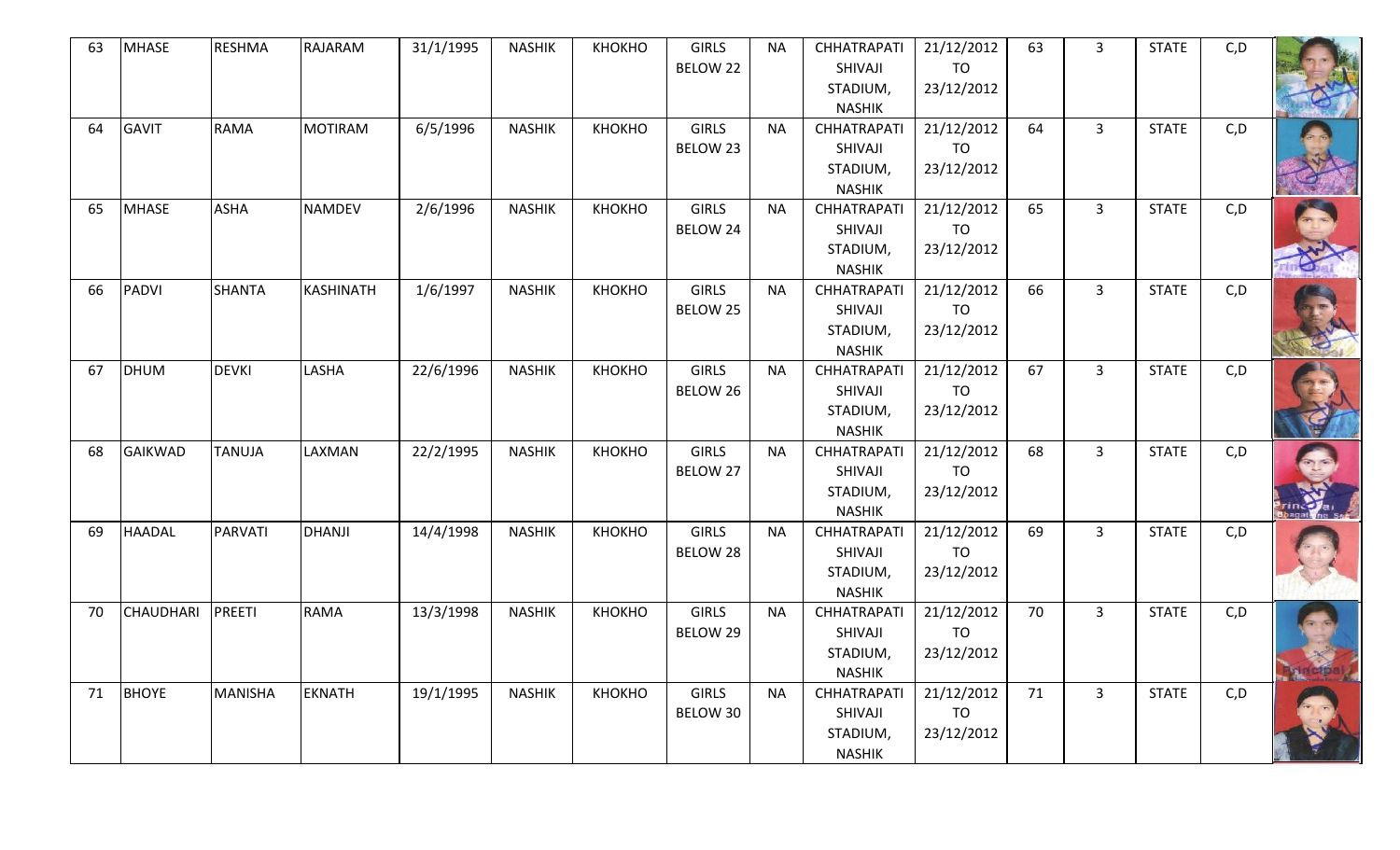| PAWAR | RANJANA | <b>SHIVRAM</b> | 3/7/1998 | <b>NASHIK</b> | КНОКНО | <b>GIRLS</b> | <b>NA</b> | <b>CHHATRAPATI</b> | 21/12/2012 | $\overline{\phantom{a}}$<br>∼ | <b>STATE</b> | $\sim$ $\sim$<br>ر. |   |
|-------|---------|----------------|----------|---------------|--------|--------------|-----------|--------------------|------------|-------------------------------|--------------|---------------------|---|
|       |         |                |          |               |        | BELOW 31     |           | SHIVAJI            | <b>TO</b>  |                               |              |                     |   |
|       |         |                |          |               |        |              |           | STADIUM,           | 23/12/2012 |                               |              |                     | - |
|       |         |                |          |               |        |              |           | <b>NASHIK</b>      |            |                               |              |                     | . |